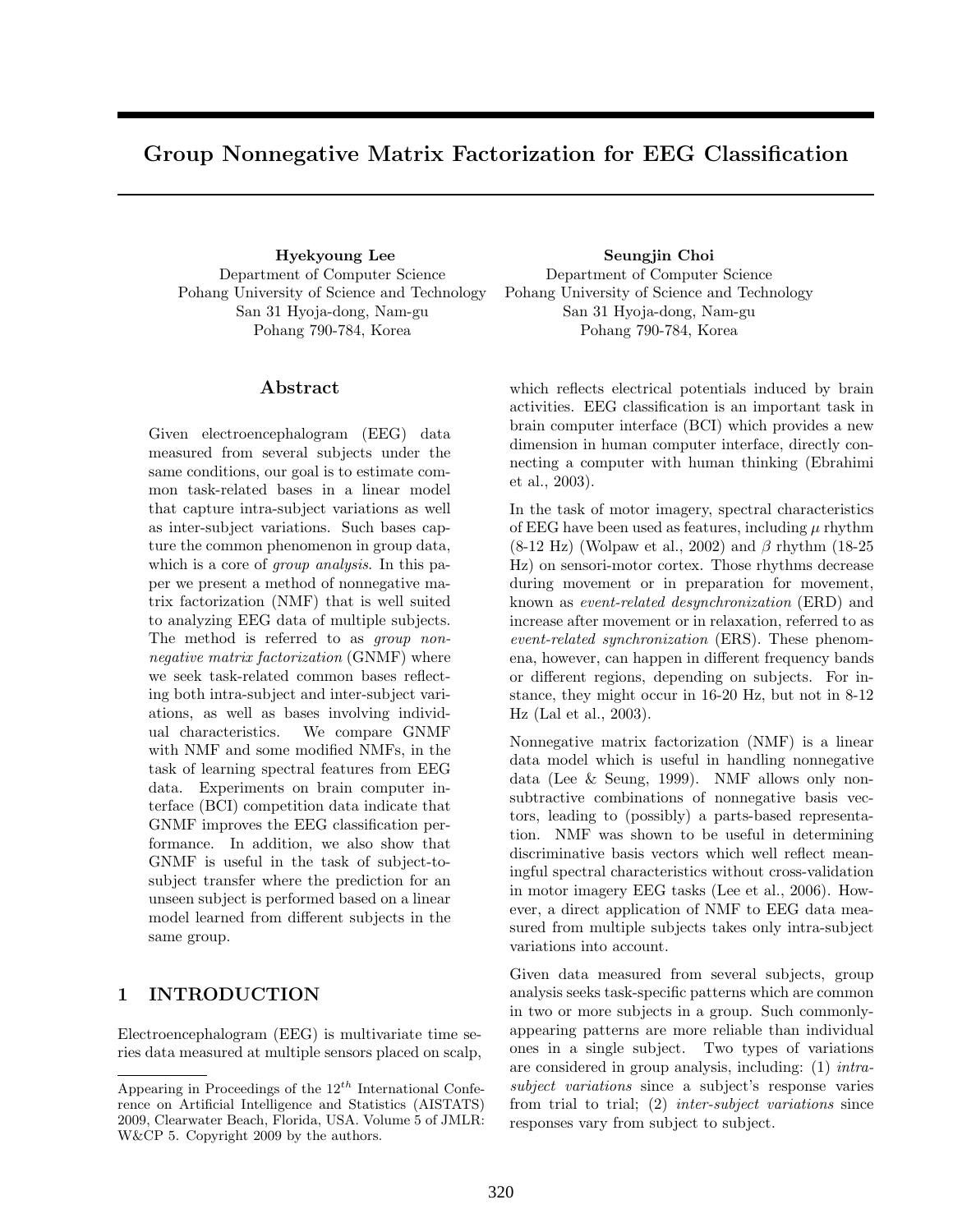Approaches to group analysis of multiple subjects include: (1) fixed-effects analysis (FFX); (2) randomeffects analysis (RFX) (Frackowiak et al., 2003). FFX assumes that all subjects in a group have the same activation patterns with noise, allowing only intra-subject variability. On the other hand, RFX assumes that each subject has activation patterns with noise which are different across subjects, taking both intra-subject and inter-subject variability into account. These two approaches have been embodied in generalized linear model (GLM) or independent component analysis (ICA) for a group fMRI study (Holmes & Friston, 1998; Lee et al., 2008; Park et al., 2003).

Group analysis is widely used in fMRI study but is a pre-mature technique for EEG analysis. In this paper we develop group NMF (GNMF) which is more suitable to EEG analysis of multiple subjects. GNMF seeks task-related common bases which capture both intra-subject and inter-subject variations, as well as task-independent bases involving individual characteristics. Several naive modifications of NMF are also considered and compared to GNMF, in a task of EEG classification using IDIAP data in BCI competition III (Blankertz et al., 2006):

- GNMF: GNMF (the main contribution of this paper) seeks common bases which capture both intra-subject and inter-subject variations as well as bases involving individual characteristics, as in RFX.
- Hierarchical-NMF: NMFs are applied to each subject's data individually, followed by a hierarchical clustering to determine commonlyappearing bases across subjects. Such common bases reflect both intra-subject and inter-subject variations. Bases other than common bases are considered as individual task-independent characteristics.
- One-NMF: A single NMF is applied to a concatenated data constructed from all subjects in a group at hand, assuming that the common bases capture only intra-subject variations.
- FFX-NMF: FFX-NMF seeks common bases reflecting only intra-subject variations as well as bases involving individual characteristics, as in FFX.

The rest of this paper is presented as follows. We begin with a detailed explanation on how to make use of NMF to learn spectral features for EEG classification in Section 2. The main contribution, GNMF, is described in Section 3 with a toy example. Other

modifications of NMF such as Hierarchical-NMF, One-NMF, FFX-NMF are also explained in Section 3. In Section 4, numerical experiments on IDIAP dataset in BCI competition III indicate that GNMF improves the EEG classification performance. In addition, we also emphasize that GNMF is useful in the task of subjectto-subject transfer where the prediction for an unseen subject is performed based on a linear model learned from different subjects in the same group. Finally conclusions are drawn in Section 5.

# 2 NMF FOR SPECTRAL EEG FEATURE EXTRACTION

We construct the data matrix  $\boldsymbol{X} \in \mathbb{R}^{m \times n}_{+}$  by applying a wavelet transform or short-time Fourier transform to the time-domain EEG signal such that each row in  $X$ is associated with a frequency profile across trials. A detailed description of the data matrix construction is given in Section 4.1.

NMF seeks a rank-r decomposition of  $\boldsymbol{X} \in \mathbb{R}^{m \times n}_+$  that is of the form:

$$
X \approx AS,\tag{1}
$$

where  $\mathbf{A} \in \mathbb{R}_+^{m \times r}$  contains *bases* in its columns and  $\mathbf{S} \in \mathbb{R}_+^{r \times n}$  is the *encoding matrix* where each row represents the extent to which each basis is used to reconstruct the data vector. An exemplary application of NMF to the time-frequency representation of EEG data is shown in Fig. 1.



Figure 1: The data matrix  $\boldsymbol{X}$  (constructed by collecting frequency profiles from two channels  $C_3$  and  $C_4$ ) is decomposed into a product of basis matrix  $\boldsymbol{A}$  and encoding matrix  $S$  with both of them restricted to be nonnegative. The first two columns of  $A$  are related to the characteristics of  $\mu$  rhythm (8-12 Hz) for  $C_3$  and  $C_4$  channels. The last two columns of **A** represent  $\beta$ rhythm around 15 Hz for both channels. Rows of  $S$ are corresponding feature profiles.

In the case where the squared Euclidean distance is used as a discrepancy measure between the data  $X$ and the model  $AS$ , NMF involves the following optimization:

$$
\underset{A \ge 0, S \ge 0}{\arg \min} \mathcal{J} = \frac{1}{2} ||\mathbf{X} - \mathbf{A}\mathbf{S}||^2. \tag{2}
$$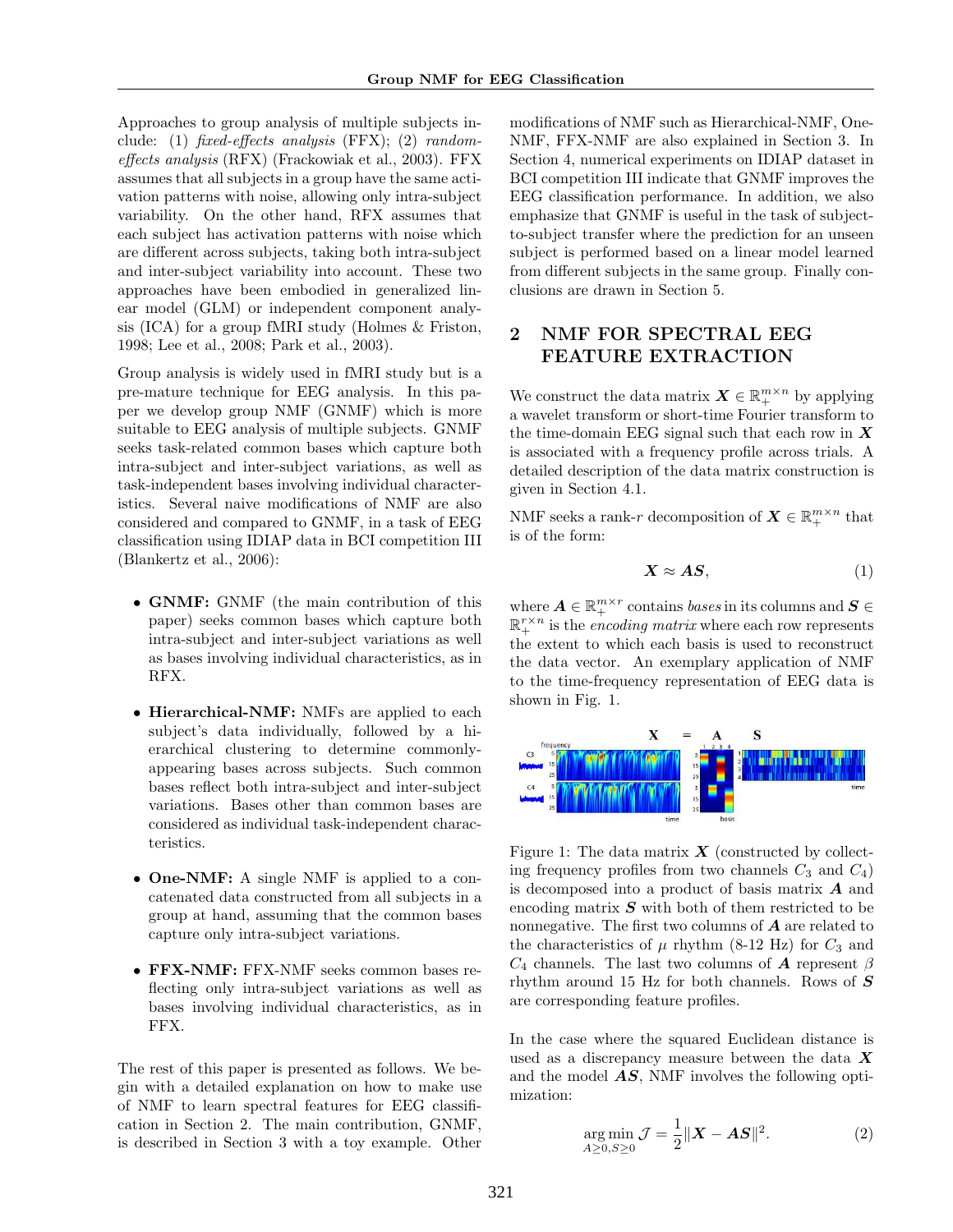Gradient descent learning (which is additive update) can be applied to determine a solution to (2), however, nonnegativity for  $\boldsymbol{A}$  and  $\boldsymbol{S}$  is not preserved without further operations at iterations.

On the other hand, a multiplicative method developed in (Lee & Seung, 1999) provides a simple iterative algorithm to solve (2). We apply a slightly different approach to derive the same multiplicative algorithm. Suppose that the gradient of an error function has a decomposition that is of the form

$$
\nabla \mathcal{J} = [\nabla \mathcal{J}]^{+} - [\nabla \mathcal{J}]^{-}, \qquad (3)
$$

where  $[\nabla \mathcal{J}]^+ > 0$  and  $[\nabla \mathcal{J}]^- > 0$ . Then multiplicative update for parameters Θ has the form

$$
\Theta \leftarrow \Theta \odot \left( \frac{\left[ \nabla \mathcal{J} \right]^{-}}{\left[ \nabla \mathcal{J} \right]^{+}} \right)^{\eta}, \tag{4}
$$

where ⊙ represents Hadamard product (element-wise product) and  $(\cdot)^{\cdot \eta}$  denotes the element-wise power and  $\eta$  is a learning rate  $(0 < \eta \leq 1)$ . It can be easily seen that the multiplicative update (4) preserves the nonnegativity of the parameter  $\Theta$ , while  $\nabla \mathcal{J} = 0$  when the convergence is achieved.

Derivatives of the error function  $(2)$  with respect to  $\boldsymbol{A}$ with  $S$  fixed and with respect to  $S$  with  $A$  fixed, are given by

$$
\nabla_A \mathcal{J} = [\nabla_A \mathcal{J}]^+ - [\nabla_A \mathcal{J}]^-
$$
  
=  $\mathbf{A} \mathbf{S} \mathbf{S}^\top - \mathbf{X} \mathbf{S}^\top,$  (5)

$$
\nabla_S \mathcal{J} = [\nabla_S \mathcal{J}]^+ - [\nabla_S \mathcal{J}]^-
$$
  
=  $\mathbf{A}^\top \mathbf{A} \mathbf{S} - \mathbf{A}^\top \mathbf{X}.$  (6)

With these gradient calculations, the rule (4) with  $\eta =$ 1 yields the well-known Lee and Seung's multiplicative updates (Lee & Seung, 1999)

$$
A \ \leftarrow \ A \odot \frac{X S^{\top}}{A S S^{\top}}, \qquad (7)
$$

$$
S \ \leftarrow \ S \odot \frac{A^{\top} X}{A^{\top} A S}, \tag{8}
$$

where ⊙ is an element-wise product (Hadamard product) and all divisions are element-wise divisions.

When a test data matrix  $\mathbf{X}_{test}$  is given, its associated feature matrix  $A_{test}$  can be computed in two different ways:

• The feature matrix  $A_{test}$  is determined by LS projection,

$$
S_{test} = [A]^{\dagger} X_{test} \tag{9}
$$

where † represents the pseudo-inverse. In such a case,  $S_{test}$  might have negative elements but works well in the viewpoint of feature extraction.

• We iterate the update rule  $(7)$  until convergence, with  $S$  (learned in the training phase) fixed.

### 3 NMF FOR GROUP ANALYSIS

Suppose that we are given  $L$  sets of data (measured from L different subjects),  $\boldsymbol{X} = \{ \boldsymbol{X}^{(1)}, \dots, \boldsymbol{X}^{(L)} \},$ each of which  $\boldsymbol{X}^{(l)} \in \mathbb{R}^{m \times n_l}_{+}$  contains frequency profiles of EEG data measured from subject l. Assume that EEG measurements across subjects were obtained under the same conditions (i.e., subjects share the same task).

The linear model in GNMF assumes that each data matrix  $\boldsymbol{X}^{(l)}$  is generated by

$$
\mathbf{X}^{(l)} = \mathbf{A}^{(l)} \mathbf{S}^{(l)} = \left[ \mathbf{A}_C^{(l)} \ \mathbf{A}_I^{(l)} \right] \mathbf{S}^{(l)}, \tag{10}
$$

where the basis matrix  $A^{(l)} \in \mathbb{R}^{m \times r}_{+}$  is composed of two types of bases, where  $A_C^{(l)} \in \mathbb{R}_+^{m \times r_C}$  consists of task-related common bases capturing intrasubject and inter-subject variations, and  $\boldsymbol{A}_I^{(l)}\in \mathbb{R}_+^{m\times r_I}$  $(r = r_C + r_I)$  consists of bases which reflect taskindependent individual characteristics. The composition of the basis matrix in GNMF is shown in Fig. 2



Figure 2: The composition of basis matrix  $A^{(l)} \in$  $\mathbb{R}^{m \times r}$  is shown, consisting of  $r_C$  (task-related) common bases and  $r_I$  (task-independent) individual bases.

#### 3.1 GNMF

As mentioned earlier, GNMF seeks task-related common bases  $A_C^{(l)}$  that are as close as possible across subjects and task-independent individual bases  $A_I^{(l)}$ are as far apart as possible. At the same time, GNMF also seeks a rank- $r$  approximation, as in the standard NMF. To this end, we consider the following objective function:

$$
\mathcal{J}_{GNMF} = \lambda \sum_{l=1}^{L} \left\| \mathbf{X}^{(l)} - \mathbf{A}^{(l)} \mathbf{S}^{(l)} \right\|^2 + \gamma \sum_{l} \left\| \mathbf{A}^{(l)} \right\|^2
$$

$$
+ \frac{\alpha}{2} \sum_{l} \sum_{j \neq l} \left\| \mathbf{A}_C^{(j)} - \mathbf{A}_C^{(l)} \right\|^2
$$

$$
- \frac{\beta}{2} \sum_{l} \sum_{j \neq l} \left\| \mathbf{A}_I^{(j)} - \mathbf{A}_I^{(l)} \right\|^2, \tag{11}
$$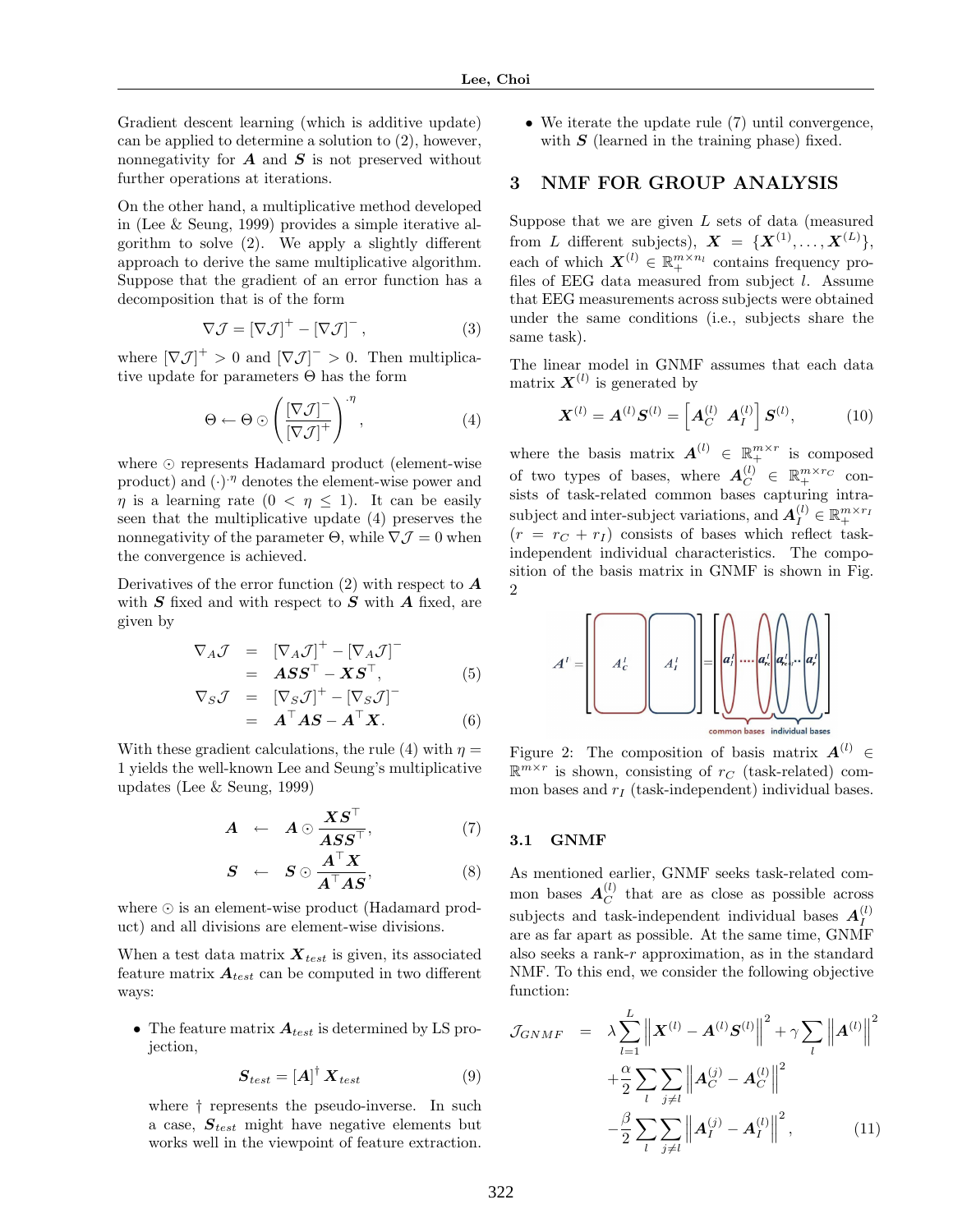where the first two terms involve the rank- $r$  approximation with regularization and the third term enforces common bases  $A_C^{(j)}$  and  $A_C^{(l)}$  to be as close as possible, while the last term keeps individual bases  $A_I^{(j)}$ and  $A_I^{(l)}$  as far apart as possible. The minimization of (11) is done subject to constraints  $A_C^{(l)} \geq 0$ ,  $A_I^{(l)} \geq 0$ , and  $S^{(l)} \geq 0$  for  $l = 1, 2, ..., L$ . We derive multiplicative algorithms for GNMF using the same technique as introduced in Section 2. Note that  $S^{(l)}$  involves only  $\sum_{l=1}^{L} \left\| \boldsymbol{X}^{(l)} - \boldsymbol{A}^{(l)} \boldsymbol{S}^{(l)} \right\|$  $\sum_{i=1}^{2}$  in (11), multiplicative updates are the same as (8), i.e.,

$$
\boldsymbol{S}^{(l)} \quad \leftarrow \quad \boldsymbol{S}^{(l)} \odot \frac{\boldsymbol{A}^{(l)}^\top \boldsymbol{X}^{(l)}}{\boldsymbol{A}^{(l)}^\top \boldsymbol{A}^{(l)} \boldsymbol{S}^{(l)}}, \tag{12}
$$

for  $l = 1, \ldots, L$ . On the other hand, introducing  $\boldsymbol{S}^{(l)}^\top \hspace{0.1cm} = \hspace{0.1cm} \begin{bmatrix} \boldsymbol{S}_C^{(l)} \end{bmatrix}$  $^\top$   $S_I^{(l)}$ ⊤ , multiplicative updates for common bases and individual bases (for  $l = 1, \ldots, L$ ) are given by

$$
\mathbf{A}_{C}^{(l)} \leftarrow \mathbf{A}_{C}^{(l)} \odot \left( \frac{[\nabla_{A_{C}^{(l)}} \mathcal{J}_{GNMF}]^{-}}{[\nabla_{A_{C}^{(l)}} \mathcal{J}_{GNMF}]^{+}} \right), \quad (13)
$$

$$
\mathbf{A}_{I}^{(l)} \leftarrow \mathbf{A}_{I}^{(l)} \odot \left( \frac{[\nabla_{A_{I}^{(l)}} \mathcal{J}_{GNMF}]^{-}}{[\nabla_{A_{I}^{(l)}} \mathcal{J}_{GNMF}]^{+}} \right), \quad (14)
$$

where

$$
\begin{aligned} &\left(\frac{[\nabla_{A_C^{(l)}} \mathcal{J}_{GNMF}]^-}{[\nabla_{A_C^{(l)}} \mathcal{J}_{GNMF}]^+}\right)\\ &=\frac{\boldsymbol{X}^{(l)} \boldsymbol{S}_C^{(l)}}{\left[\boldsymbol{A}^{(l)} \boldsymbol{S}^{(l)}\right] {\boldsymbol{S}_C^{(l)}}^\top +(\alpha/\lambda) \sum_{j\neq l} \boldsymbol{A}_C^{(j)}}\\ &\left[\boldsymbol{A}^{(l)} \boldsymbol{S}^{(l)}\right] {\boldsymbol{S}_C^{(l)}}^\top +(\alpha/\lambda)(L-1) \boldsymbol{A}_C^{(l)}+(\gamma/\lambda) \boldsymbol{A}_C^{(l)}}, \end{aligned}
$$

and

$$
\begin{aligned}\n&\left(\frac{\left[\nabla_{A_I^{(l)}} \mathcal{J}_{GNMF}\right]^-\right.\\
&\left. - \left[\nabla_{A_I^{(l)}} \mathcal{J}_{GNMF}\right]^+\right)\n\end{aligned}
$$
\n
$$
= \frac{\mathbf{X}^{(l)} \mathbf{S}_I^{(l)\top} + (\beta/\lambda)(L-1) \mathbf{A}_I^{(l)}}{\left[\mathbf{A}^{(l)} \mathbf{S}^{(l)}\right] \mathbf{S}_I^{(l)\top} + (\beta/\lambda) \sum_{j \neq l} \mathbf{A}_I^{(j)} + (\gamma/\lambda) \mathbf{A}_I^{(l)}}.
$$

#### 3.2 OTHER MODIFICATIONS OF NMF

In addition to GNMF, three more (naive) modifications of NMF for group analysis are provided and compared with GNMF: including Hierarchical-NMF, One-NMF, and FFX-NMF.

#### 3.2.1 Hierarchical-NMF

First, NMF is applied to each data set individually, i.e.,

$$
\boldsymbol{X}^{(l)} = \boldsymbol{A}^{(l)} \boldsymbol{S}^{(l)},
$$

for  $l = 1, \ldots, L$ . Task-related common bases are determined by applying an agglomerative hierarchical clustering to column vectors of  $A^{(l)}$ . Hierarchical-NMF can be viewed as a multi-level approach to RFX, in the sense that bases are first estimated individually by assuming only intra-subject variability, then common bases are selected by a clustering method by taking inter-subject variability into account. Hierarchical-NMF works fine for the toy example that is explained in Section 3.3. As will be shown, however, for realworld data, it is not easy to compute clusters associated with common bases.

#### 3.2.2 One-NMF

One-NMF considers a concatenated data matrix  $X =$  $[X^{(1)} \cdots X^{(L)}]$  to find a decomposition of  $X =$  $\mathbf{A}[\mathbf{S}^{(1)}\cdots\mathbf{S}^{(L)}]$ . That is One-NMF is nothing but an one-time application of NMF to the concatenated data matrix  $X$ .

### 3.2.3 FFX-NMF

FFX-NMF assumes that common bases are exactly the same  $(\mathbf{A}_C^{(l)} = \mathbf{A}_C \text{ for } l = 1, ..., L)$  across subjects, allowing individual bases to be different. Only intrasubject variations are implicitly considered in FFX-NMF, in addition to individual characteristics, just as in FFX. FFX-NMF seeks a decomposition of the form

$$
\boldsymbol{X}^{(l)} = \left[ \boldsymbol{A}_C \ \boldsymbol{A}_I^{(l)} \right] \boldsymbol{S}^{(l)}, \tag{15}
$$

for  $l=1,\ldots,L$ . The objective function for FFX-NMF is given by

$$
\mathcal{J}_{FFX-NMF} = \sum_{l=1}^{L} \left\| \boldsymbol{X}^{(l)} - \boldsymbol{A}_{C} \boldsymbol{S}_{C}^{(l)} - \boldsymbol{A}_{I}^{(l)} \boldsymbol{S}_{I}^{(l)} \right\|^{2} + \gamma \left\{ L \left\| \boldsymbol{A}_{C} \right\|^{2} + \sum_{l} \left\| \boldsymbol{A}_{I}^{(l)} \right\|^{2} \right\}, (16)
$$

which is to be minimized with respect to  $A_C \geq 0$ ,  $A_I^{(l)} \geq 0, S_C^{(l)} \geq 0, \text{ and } S_I^{(l)} \geq 0 \text{ for } l = 1, ..., L.$  The regularization term

$$
\sum_{l} \left\| \boldsymbol{A}^{(l)} \right\|^{2} = L \left\| \boldsymbol{A}_{C} \right\|^{2} + \sum_{l} \left\| \boldsymbol{A}_{I}^{(l)} \right\|^{2}
$$

enforces the information learned to be evenly distributed on column vectors of  $A^{(l)}$ , avoiding that the information concentrated on  $A_C$  since  $A_C$  is estimated using the whole data. Assuming  $A_I = A_I^{(l)}$ for  $l = 1, \ldots, L$  in FFX-NMF leads to One-NMF.

Multiplicative algorithms to learn  $S^{(l)}$  have the same form as (12), except that  $\boldsymbol{A}^{(l)} = [\boldsymbol{A}_C \ \boldsymbol{A}_I^{(l)}]$  are different to the ones in GNMF. Multiplicative updates for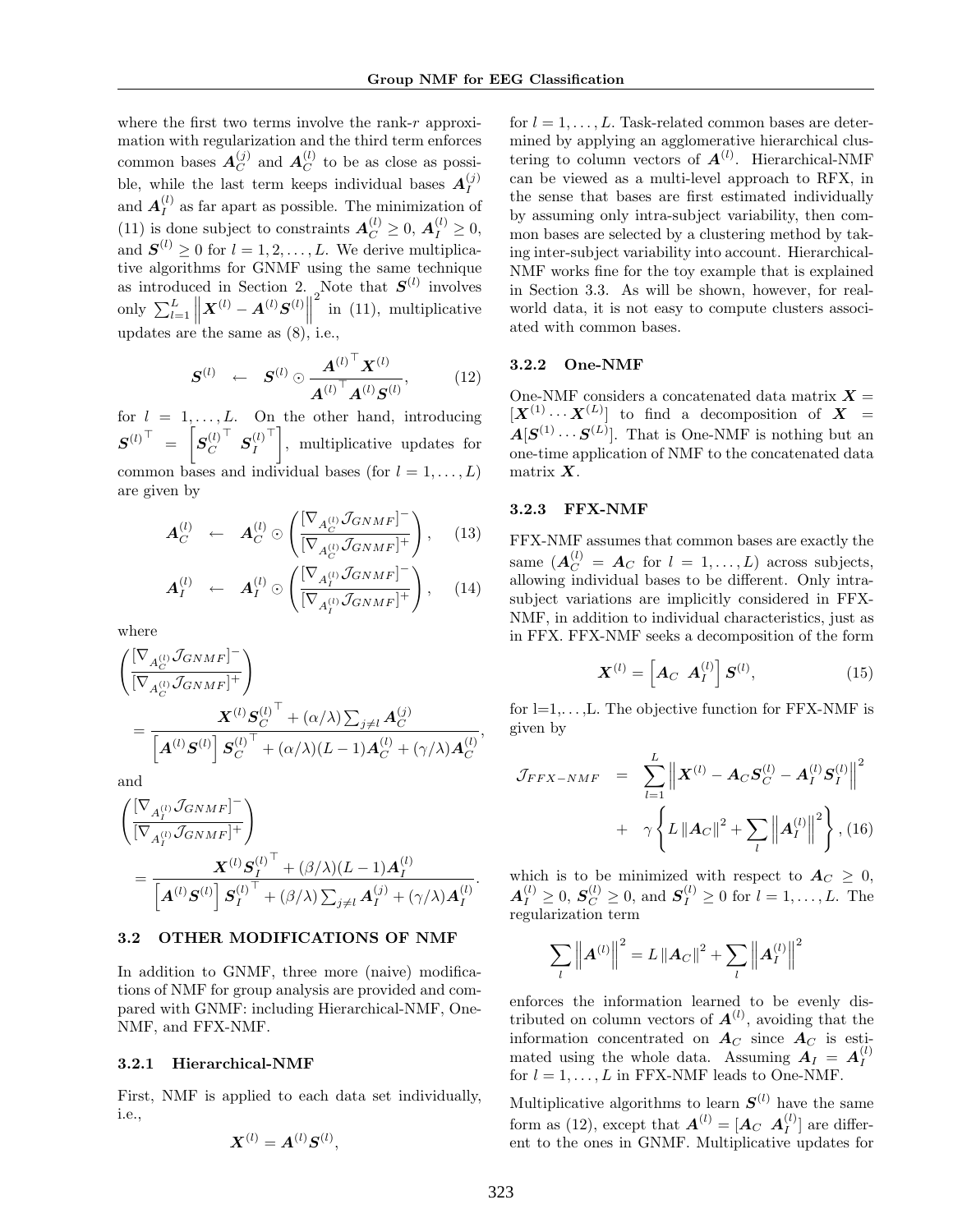$\boldsymbol{A}_C$  and  $\boldsymbol{A}_I^{(l)}$  are given by

$$
\mathbf{A}_{C} \quad \leftarrow \quad \mathbf{A}_{C} \odot \frac{\sum_{l} \mathbf{X}^{(l)} \mathbf{S}_{C}^{(l)}}{\sum_{l} \mathbf{A}^{(l)} \mathbf{S}_{C}^{(l)} \mathbf{S}_{C}^{(l)}}^{\top} + \gamma L \mathbf{A}_{C}}, \, (17)
$$

$$
\mathbf{A}_{I}^{(l)} \leftarrow \mathbf{A}_{I}^{(l)} \odot \frac{\mathbf{X}^{(l)} \mathbf{S}_{I}^{(l)}}{\mathbf{A}^{(l)} \mathbf{S}^{(l)} \mathbf{S}_{I}^{(l)}} + \gamma \mathbf{A}_{I}^{(l)}.
$$
 (18)

FFX-NMF does not consider task-related inter-subject variations, as in FFX, leading to the same common bases as One-NMF, which is also demonstrated in the toy example explained in Section 3.3.

### 3.3 A TOY EXAMPLE

We present a toy example where we synthetically generate common bases and individual bases as well as associated encodings, mimicking brain activities of three different subjects. Through this toy example, we stress the useful behavior of GNMF, compared to Hierarchical-NMF, One-NMF, and FFX-NMF.

Fig. 3 shows three common basis images (each of which is of size  $23 \times 23$ ) and one individual basis image for each of three subjects. Each basis image is converted to a vector, leading to  $A^{(l)} \in \mathbb{R}^{529 \times 4}$  for  $l = 1, 2, 3$ . Three common bases look similar to each other, imitating left/right/bottom activations in the spatial domain. Individual bases differ depending on subjects.



Figure 3: From top to bottom, bases for three subjects  ${A}^{(1)}, A^{(2)}, A^{(3)}$  are shown. From left to right, three common bases and one individual basis are displayed for each subject. Each image of size  $23\times23$  is converted to a 529-dimensional vector, leading to  $A^{(l)} \in \mathbb{R}^{529 \times 4}$ . The first three bases involve common patterns that are activated in a similar region (reflecting inter-subject variations). The basis images in the last column are individual components that are randomly activated, depending on subjects.

Synthetically-generated on-off encodings (1 and 0 represent 'activation' and 'no activation', respectively) are shown in Fig. 4 where activation time courses are displayed, including  $\{S^{(1)}, S^{(2)}, S^{(3)}\}$ . Data matrices  $\boldsymbol{X}^{(l)}$  are generated by  $\boldsymbol{A}^{(l)}\boldsymbol{S}^{(l)}$  +  $\mathcal{N}(0,0.1)$  where  $\mathcal{N}(0, 0.1)$  denotes Gaussian noise with mean 0 and variance 0.1. Exemplary observed data are shown in Fig. 5.



Figure 4: From left to right, encoding matrices  $S^{(1)}$ ,  $S^{(2)}$ , and  $S^{(3)}$  are displayed, each of which is in  $\mathbb{R}^{4\times1200}$ . Time courses involving on-off activations constitute the rows of  $S^{(l)}$ . The first three rows are encodings associated with common bases, which are orthogonal each other since a single subject cannot perform two tasks simultaneously. The last row is encodings corresponding to individual bases, which are randomly activated over time.



Figure 5: Exemplary generated data.

Bases determined by Hierarchical-NMF, One-NMF, FFX-NMF, and GNMF are shown in Figs. 6, 8, and 9, respectively. Both Hierarchical-NMF and GNMF successfully restore common bases as well as individual bases. However, determining common bases by a hierarchical clustering is not an easy job and for real-world data it does not work well.

# 4 NUMERICAL EXPERIMENTS

Numerical experiments for EEG classification are conducted using the dataset V in BCI competition III, which was provided by the IDIAP Research Institute (Blankertz et al., 2006). We compare Hierarchical-NMF, One-NMF, FFX-NMF, and GNMF as spectral feature extraction methods and evaluate the classification performance using the Viterbi algorithm as in (Lee et al., 2007).

### 4.1 IDIAP DATASET

The IDIAP dataset contains EEG data recorded from 3 normal subjects and involves three tasks, including the imagination of repetitive self-paced left/right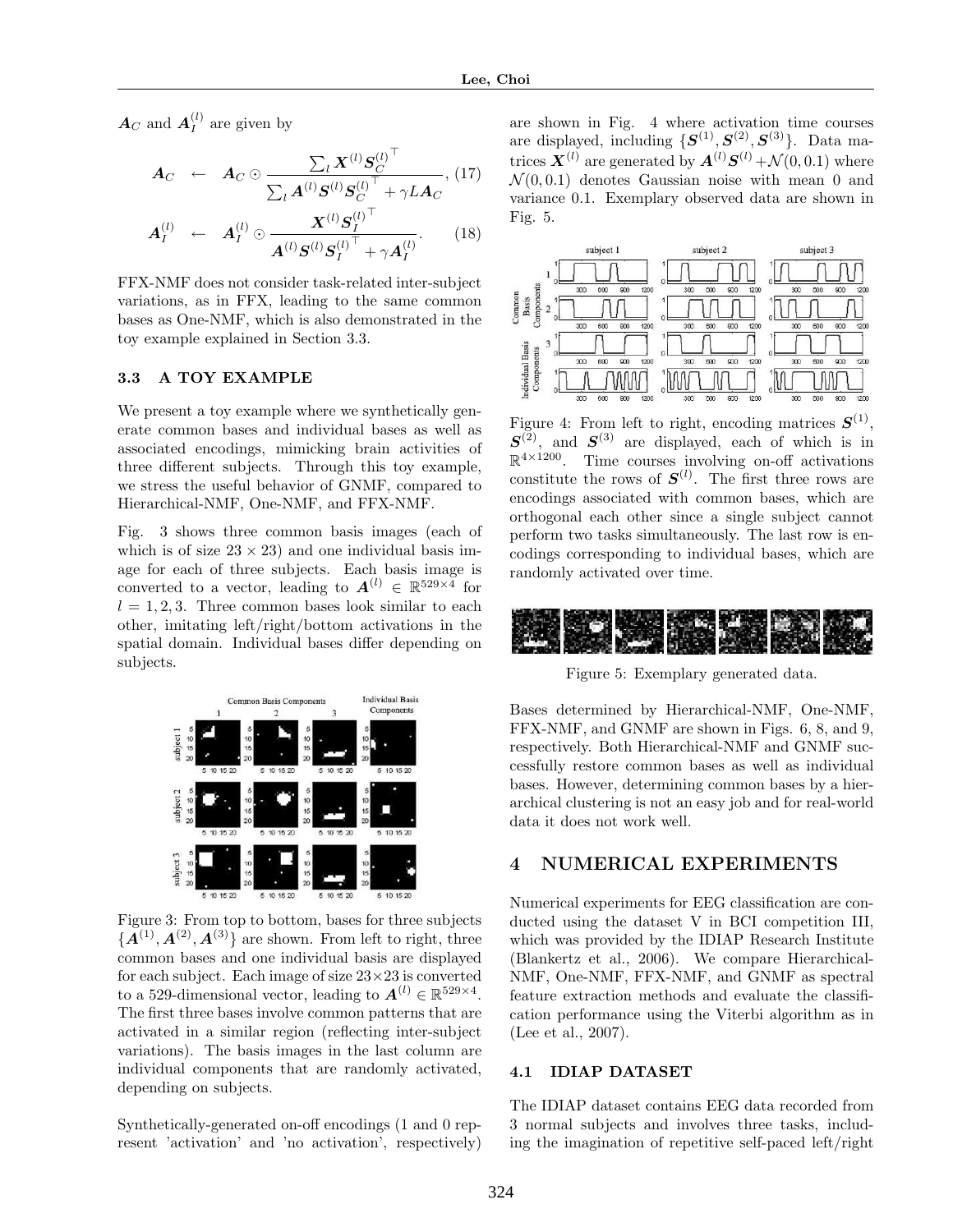

Figure 6: Bases are first determined by applying NMF to  $\boldsymbol{X}^{(l)}$  individually in Hierarchical-NMF. Bases are not yet sorted to determine common bases. Each basis is numbered from 1 to 12 on its lower-left corner. Similarities between these bases are shown in Fig. 7, where a agglomerative hierarchical clustering is applied to find groups of common bases.



Figure 7: A similarity matrix between 12 bases learned in Hierarchical-NMF is pseudo-colored in such a way that the darker color means a smaller distance (the more similar). A hierarchical clustering yields (1, 8, 12), (2, 6, 11) and (3, 7, 10) as groups. The 4th, 5th, and 9th bases do not have similar bases, which mean they are individual bases.

hand movements and the generation of words beginning with the same random letter. EEG data is not splitted in trials, since the subjects are continuously performing any of the mental tasks.

We use the precomputed features which were obtained by the power spectral density (PSD) in the band 8-30 Hz every 62.5 ms, (i.e., 16 times per second) over the last second of data with a frequency resolution of 2 Hz for the eight centro-parietal channels  $C_3, C_2, C_4, CP_1$ ,  $CP_2$ ,  $P_3$ ,  $P_z$ , and  $P_4$ .

Spectral components  $\bar{P}_{t,f}^{(k)} \in \mathbb{R}^{12 \times 10528}$  is the normalized precomputed features satisfying  $\sum_{f} \bar{P}_{f,t}^{(k)} = 1$  for  $f \in \{8, 10, \ldots, 28, 30\}$  Hz,  $k = 1, \ldots, 8$  (8 different channels), and  $t = 1, \ldots, 10528$  where 10528 is the number of data points in the training set.

Then we construct the training data matrix  $\mathbf{X}_{train} \in$  $\mathbb{R}^{96\times10528}$  by collecting  $12\times10528$  spectral matrices



Figure 8: Bases learned by One-NMF and FFX-NMF are shown: (a) One-NMF does not capture intersubject variations, yielding bases averaged over subjects; (b) FFX-NMF also determines the common bases which do not capture inter-subject variations just like One-NMF, while individual bases are well estimated by FFX-NMF.



Figure 9: Bases learned by GNMF are shown, where for each subject three common bases and one individual basis are almost identical to the original ones in Fig. 3, implying that GNMF successfully captures task-related intra- and inter-subject variations as well as individual characteristics.

computed at 8 different channels,

$$
\boldsymbol{X} = \left[ \bar{\boldsymbol{P}}^{(1)}; \bar{\boldsymbol{P}}^{(2)}; \ldots; \bar{\boldsymbol{P}}^{(8)} \right] \in \mathbb{R}^{m \times n},\tag{19}
$$

where  $m = 12 \times 8$  as shown in Fig. 10. In the same way, we make the test data matrix,  $\boldsymbol{X}_{test} \in \mathbb{R}^{96 \times 3504}$ .

### 4.2 FEATURE EXTRACTION AND CLASSIFICATION

After Hierarchical-NMF, One-NMF, FFX-NMF or GNMF, we obtain the feature matrix  $S^{(l)}$ <sup>⊤</sup> GNMF, we obtain the feature matrix  $S^{(l)}$  =  $\left[S_C^{(l)}\right]$ <sup>T</sup>  $S_I^{(l)}$  for  $l = 1, ..., L$ . Then, we classify  $^\top$   $S_I^{(l)}$  $\mathbb{T}$  for  $l = 1, \ldots, L$ . Then, we classify  $S^{(l)}$  (common and individual features) or  $S_C^{(l)}$  (common features only) using the Viterbi algorithm. Total classification accuracies of IDIAP dataset are shown in Table 1.

The classification results of common features (the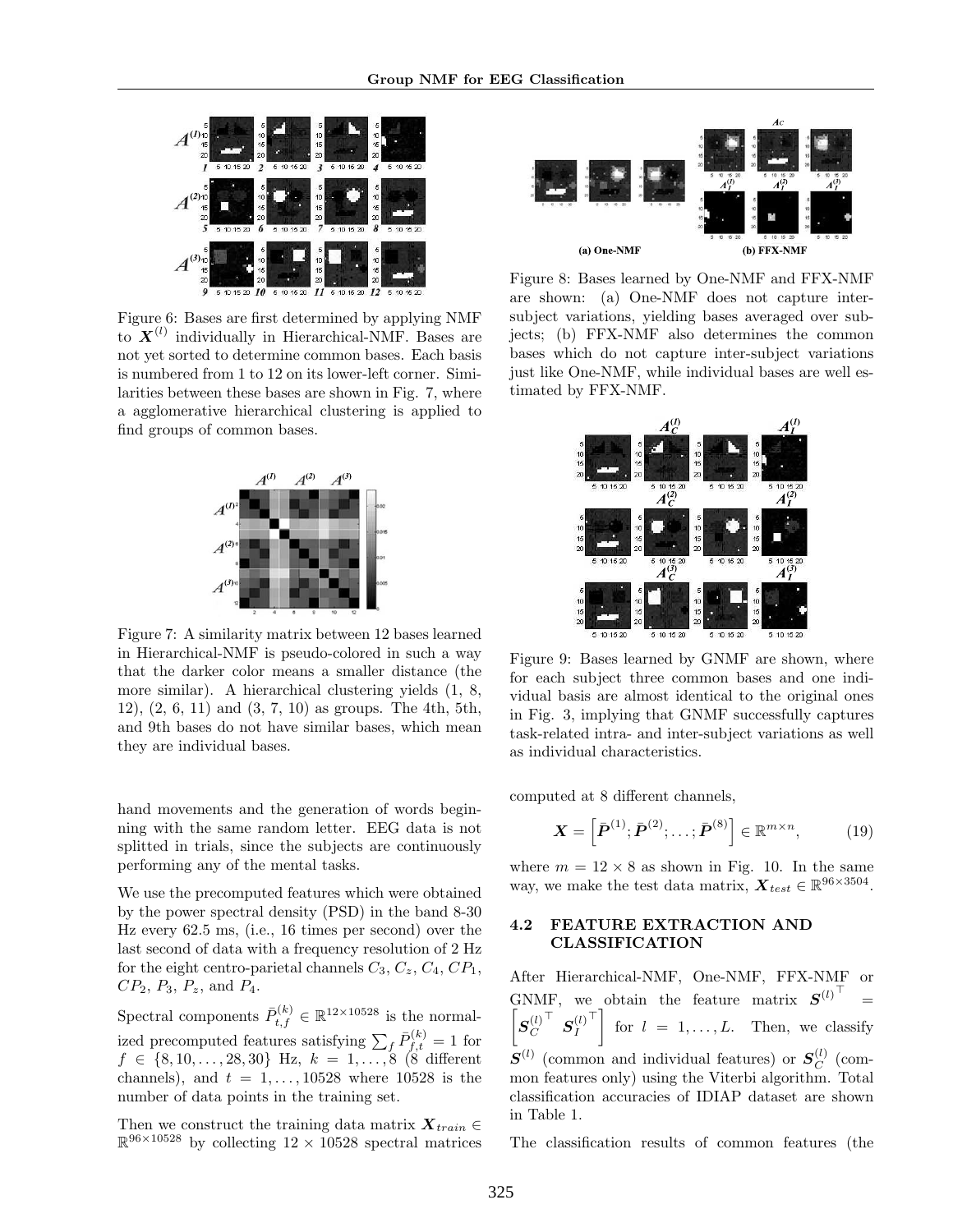

Figure 10: IDIAP dataset are shown in the timedomain (left panel) and in the time-frequency domain (right panel). Waveforms of EEG in the time-domain are shown in the left panel, each of which is measured at 8 different channels. Corresponding time-frequency representations are shown in the right panel, where frequency (horizontal axis in each plot) ranges over  $[8, 10, \ldots, 28, 30]$  (i.e., the number of frequency bands is 12). In this case, the data matrix  $\boldsymbol{X} \in \mathbb{R}^{96 \times n}$  is constructed by collecting 12 frequency profiles at each channel  $(96 = 12 \times 8)$ .

lower half) is better than the results of common and individual features (the upper half). Thus, we can interpret that common bases are really related to tasks. Fig. 11 shows that the classification results are affected by  $\alpha$  and  $\beta$  which are the degrees of similarity between common bases and dissimilarity between individual bases in Eq. (10). The performance of  $\alpha > 0, \beta > 0$  (the solid lines) are better than the performance of  $\alpha = \beta = 0$  (the dotted lines) where there is no relation between bases.

By comparing GNMF with One-NMF and FFX-NMF, we can confirm that RFX works better than FFX. However, the results of Hierarchical-NMF which considers RFX is the worst among the proposed methods because the algorithm finding common bases (agglomerative clustering algorithm) is failed for the real data.

We also apply our methods to subject-to-subject transfer, i.e., after calculating basis vectors using only two subjects, we use them to predict for the other subject who is considered as a unseen subject. The results are shown in Table 2. The classification accuracy is somewhat weakened than the case of using all datasets except for the results of subject 3. The result of subject 3 is originally not good. We can infer that the subject 3's data is too noisy to degrade the performance.

Fig. 12 shows the accuracy of subject-to-subject transfer varying  $\alpha$  and  $\beta$  when  $\lambda = 1$ . For all transferred cases, the results of GNMF (the solid lines) are better than the results of One-NMF (the dotted lines). Thus,



Figure 11: Classification accuracy of GNMF varying  $\alpha$  ( $\lambda = 1, \beta = 0.5$ ) (left panel) and  $\beta$  ( $\lambda = 1, \alpha = 0.5$ ) (right panel) in (13) and (14). The dotted lines are the results of GNMF when  $\alpha = 0$  and  $\beta = 0$  which have no assumption between bases of subjects, while the solid lines are the results of GNMF. Lines with circle, triangle and x-mark correspond to the classification accuracy of subjects 1, 2 and 3, respectively.

Table 1: Classification accuracy of Hierarchical-NMF, One-NMF, FFX-NMF, and GNMF. The upper half summarizes classification results when both common and individual features are used and the lower half summarizes results when only common features are used. (Classification accuracy is computed for every single data point (every 0.0625 sec), while the results of BCI competition winner are obtained for every 8 data points (every 0.5 sec).

|                  | $Common + Individual$ |       |       |       |
|------------------|-----------------------|-------|-------|-------|
| [%]              | Sub1                  | Sub2  | Sub3  | Avg   |
| Hierarchical-NMF | 77.23                 | 71.49 | 48.80 | 65.84 |
| One-NMF          | 79.48                 | 75.49 | 48.51 | 67.83 |
| <b>FFX-NMF</b>   | 78.25                 | 71.43 | 51.58 | 67.09 |
| <b>GNMF</b>      | 79.91                 | 70.77 | 54.01 | 68.23 |
|                  | Common                |       |       |       |
|                  | Sub1                  | Sub2  | Sub3  | Avg   |
| Hierarchical-NMF | 77.45                 | 70.59 | 51.12 | 66.39 |
| $One-NMF$        |                       |       |       |       |
| <b>FFX-NMF</b>   | 81.76                 | 78.17 | 51.09 | 70.34 |
| <b>GNMF</b>      | 84.39                 | 77.56 | 61.58 | 74.51 |
| BCI comp. winner | 79.60                 | 70.31 | 56.02 | 68.65 |

Table 2: Classification accuracy by subject-to-subject transfer. After learning the bases using two subjects' data, we obtain two common basis matrices,  $A_C^{(l_1)}$ and  $A_C^{(l_2)}$ . Then, we choose the common basis matrix which have higher averaged classification results for two subjects, and apply it to a new test subject.

| Learning    | Sub1,Sub2        | Sub2,Sub3 | Sub1,Sub3       |
|-------------|------------------|-----------|-----------------|
| <b>Test</b> | Sub <sub>3</sub> | Sub1      | $\mathrm{Sub2}$ |
| One-NMF     | 47.71            | 72.06     | 67.19           |
| FFX-NMF     | 51.00            | 76.83     | 73.56           |
| <b>GNMF</b> | 69.12            | 82.68     | 77.22           |